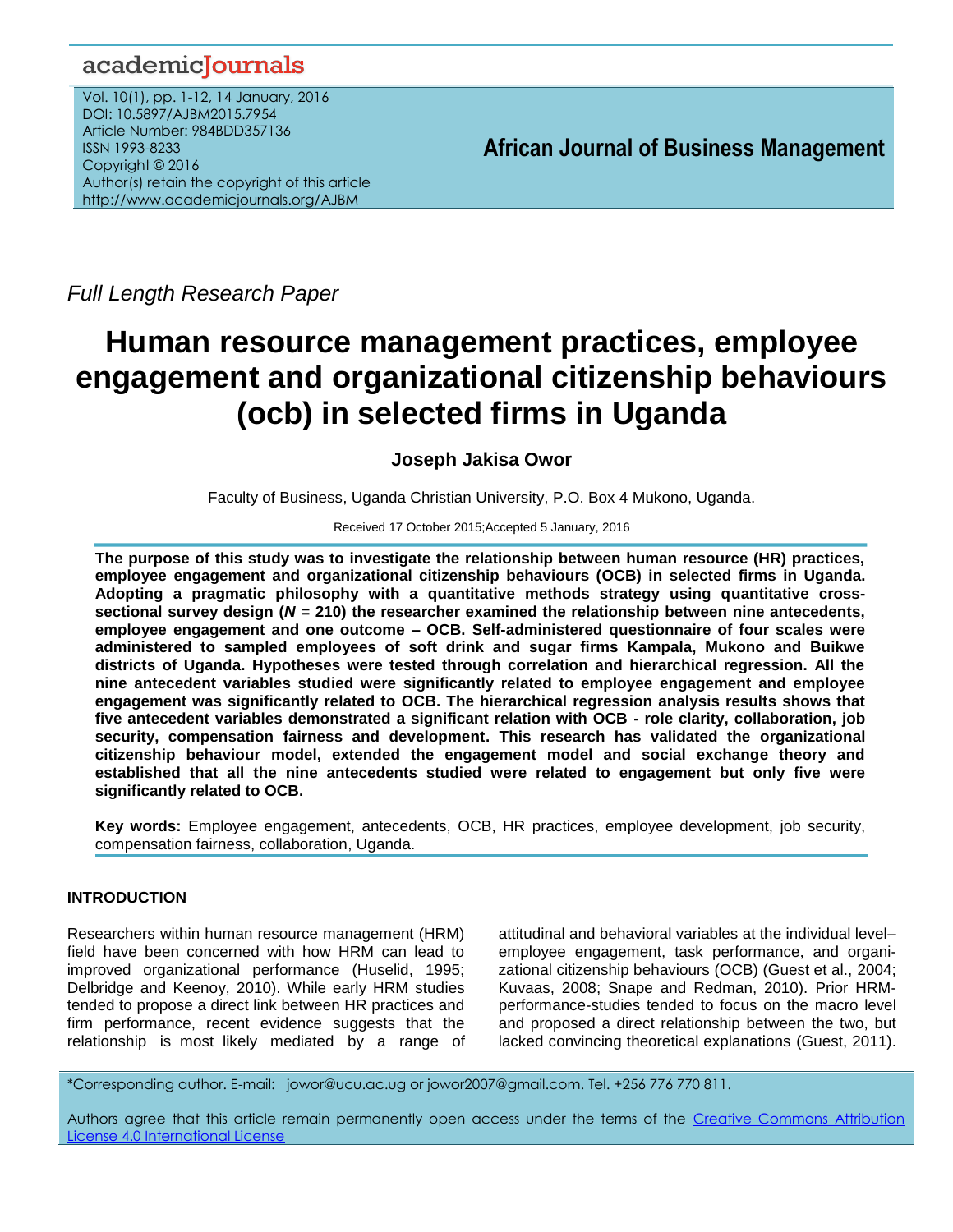Recent research has adopted a social exchange framework and quantitative methodologies at the micro level to suggest that the relationship is most likely mediated by attitudinal variables, especially employee engagement which has ushered in a very recent interest in the parallel stream of research linking employee engagement and employee outcomes. Bringing the two streams together suggests that engagement may constitute the mechanism through which HR practices impact individual and organizational outcomes within the framework of social exchange theory.

However, the findings within current stream of HRM research have so far also been largely inconclusive (Alfes, et al., 2013) but evidence has accumulated on the basis of quantitative studies to suggest that high levels of engagement are associated with high levels of performance, citizenship behaviour and individual wellbeing (Christian et al., 2011). In parallel with the development of the Strategic HRM field, researchers in psychology and social psychology have been concerned with exploring how the attitudinal construct of employee engagement could help explain individual performance outcomes. Given the shared focus of these two streams of research, it is perhaps surprising that it is only now that researchers within the HRM field are starting to recognize the relevance of engagement for their endeavours, and studies linking the two are just emerging (Truss, Alfes, Delbridge, Shantz & Soane, 2013; Shuck, Reio & Rocco, 2011; Shuck and Rocco 2013).

Most recent HRM practices–engagement-performance studies situate their analyses within the framework of social exchange theory, arguing that organizational HRM practices send overt and covert signals to employees about the extent to which they are valued and trusted, giving rise to feelings of obligation on the part of employees, who then reciprocate through high levels of performance (Allen et al., 2003; Gould-Williams, 2007; Purcell and Hutchinson, 2007). Studies of mediation often draw on social exchange theory to provide an explanatory framework. Social exchange theory is based on norms of reciprocity within social relationships (Blau, 1964; Emerson, 1976). It is argued that employees are motivated within the employment relationship to demonstrate positive attitudes and behaviors when they perceive that their employer values them and their contribution (Cropanzano et al., 2003; Kuvaas and Dysvik, 2010).

Uganda"s industrial sector, is dominated by Micro, Small and Medium enterprises (MSEs), and contributes 25% to the gross domestic product (GDP). From early 1990s government of Uganda embarked on the country"s Economic Recovery Programme, aimed at removing structural distortions and imbalances in the economy by providing an enabling environment for industry for sustainable industrial development. Despite the government"s efforts to make Uganda"s private sector more competitive, very little appears to be happening in

comparison to other countries (Nyanzi, 2012).

The Global Competitiveness Report 2014/15 has ranked Uganda 122 out of 144 economies, in 2013/14. Uganda still lags behind Rwanda (62) and South Africa (56) which are the top performers in Africa - while Kenya is ranked 90 (World Economic Forum, 2014). This leads us to propose that the macro-economic policy environment is a necessary but not sufficient condition for firm performance. The solution to the performance problem lies more at how the HR practices are handled at the firm level. This is in line with researchers who argue that aggregate outcome variables, such as competitiveness, firm financial performance and effectiveness, are too distal from the micro-level HR interventions, and that more proximal outcome indicators at the individual level would provide a better and more reliable measure of individual HR outcomes (Paauwe, 2004; Purcell and Kinnie, 2007; Wright and Haggerty, 2005).

The carbonated soft drink sub-sector in Uganda has attracted a number of players in the last two years including Riham, Fizzy and Azam soda resulting into stiff competition causing the two giant franchises – Coca-Cola and Pepsi to cut prices to remain competitive in the market. Bottled water, which is emerging as the fastest growing in the beverage market has eaten into the carbonated soft drink market (New Vision, 2015: Focus on Manufacturing, June 2). The leading competitor in the bottled water industry is Rwenzori Bottling Company Ltd, a subsidiary of SABMiller.

Since there is no empirical data on outcomes, HR or individual attitudinal variables on the sampled firms, it is necessary to bridge the gap by studying the firm level HR factors (antecedents) and employee engagement hypothesized to predict outcomes like turnover intent which has a bearing on performance and competitiveness. Firms often compete by lowering prices, cutting costs, redesigning business processes and downsizing but all these have limits. New approaches to HRM are supported by numerous scholars who call for a more positive HR approaches, for example, engaging employees rather than focusing on problem-coping strategies as vital for employee retention (Luthans and Avolio, 2009; Bakker et al., 2008; Luthans and Youssef, 2007; Avey et al., 2008; Seligman et al., 2005).

# **Purpose of the Study**

The purpose of the study is to establish the relationship between HR practices (antecedents),employee engagement and OCB in selected industry in Uganda in the context of the social exchange theory.

# **Hypothesis**

*H1:* HR practices (antecedents) are positively correlated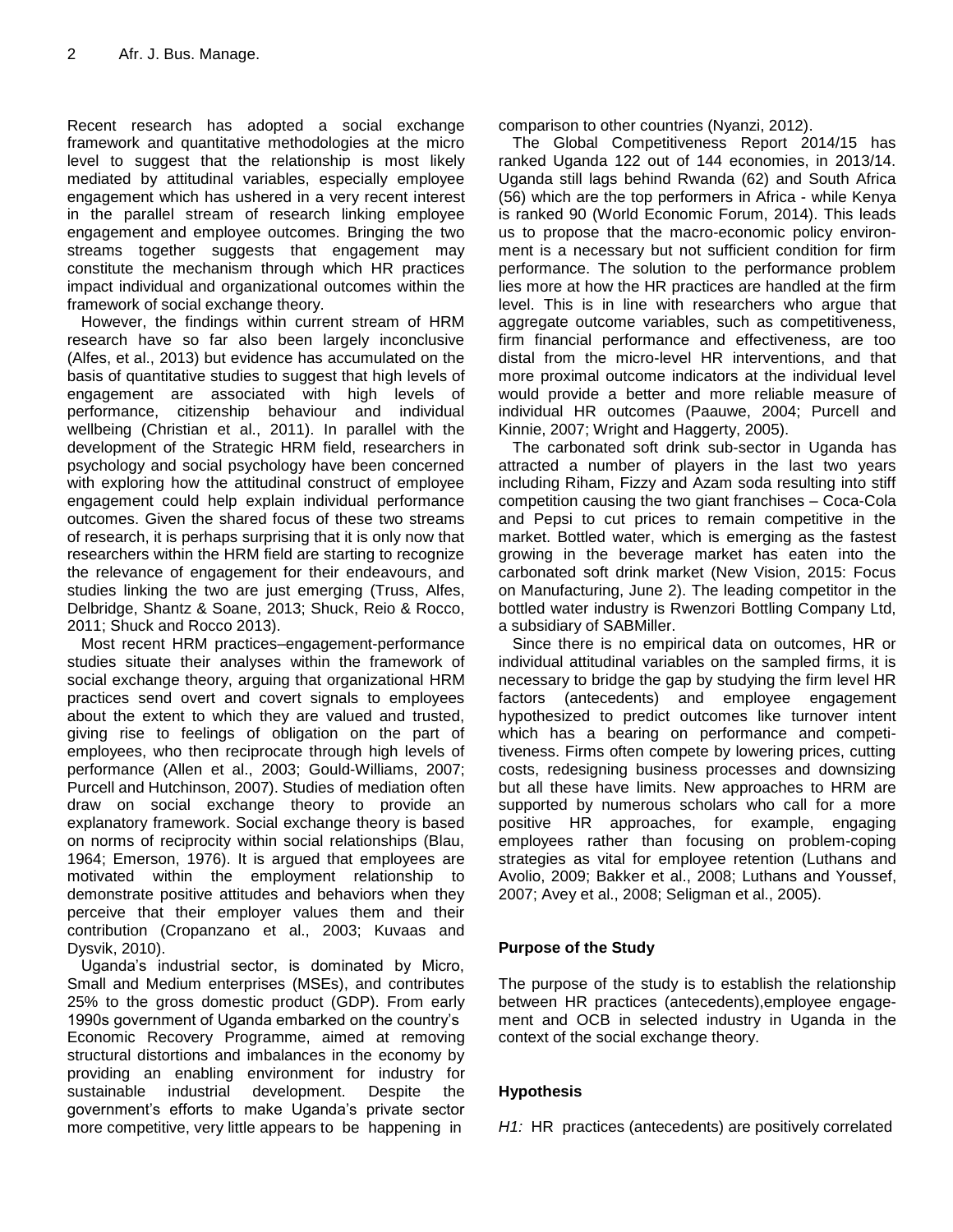with employee engagement;

*H2:* Employee engagement is significantly positively correlated with OCB;

*H3*: After controlling for HR practices (antecedents), employee engagement will predict unique variance in OCB.

#### **LITERATURE REVIEW**

The classical approaches to strategic HRM imply that the role of good HR practices is to maximize the contribution of human assets in order to achieve corporate goals (Huselid, 1995). Discussion of HR outcomes suggests that good HR practices act to improve the self confidence and flexibility of the workforce and contribute to increased motivation, morale and OCB, which in turn are related to individual and business performance (Becker and Huselid, 1998, 2006; Appelbaum, 2002; Tamkin, 2004). Because no exact number of practices in the good HR practices "bundle" are agreed upon (Boxall and Macky, 2007, Delery, 1998; Becker and Huselid, 1997; MacDuffie, 1996; Thompson, 2000; Batt, 2002), this study looks at nine very common set of good HR practices (antecedents) – Job design characteristics, role clarity, material supplies, collaboration/teamwork, reward and recognition, perceived social support, compensation fairness, job security, employee development, which have been found to have impact on HR outcomes (Rich et al., 2010; Hackman and Oldham, 1980; Xanthopoulou et al., 2009; Seigts and Crim, 2006; Harter et al., 2002; Demerouti and Bakker, 2011; Kahn 1990; Rhoades and Eisenberger, 2002; Ryan and Deci, 2000) and hence to test the model in the context soft drink industry in Uganda.

Good HR practices represent the conceptual dimensions of social exchange that manifest not only the norms of exchange from an employer"s point of view, but also specify the resources of exchange between employers and employees. Certain HR practices (for example, proper job design, training, pay level, benefits level, and job security) reflect higher levels of *rewards* offered to employees (Shaw et al., 2009; Tsui et al., 1997). On the other hand, certain HR practices, for example, individual pay-for-performance systems, employee monitoring, and formal performance appraisals reciprocate employer expectations about employee performance levels (Shaw et al., 2009). This presents a fair exchange relationship. Thus, from an exchange theory view, good HR practices will likely increase employees" perceived obligation to the employer, elicit engagement, as well as high in-role performance (Shaw et al., 2009).

The concept of organizational citizenship behaviours (OCBs) was introduced to the research literature by Organ and Ryan (1995). OCBs are voluntary contributions

at work that include altruistic helping behaviours, compliance with work norms and requirements, courtesy to others to ensure smooth working relationships, sportsmanship to maintain performance under adversity, and civic virtue to contribute constructively to issues that arise in the workplace. OCB has been shown to have significant relations with employee engagement (for example Saks, 2006). Schaufeli and Bakker (2004) suggest that job resources (good HR practices) are related to engagement and engagement is in turn, related to employee outcomes like turnover intention, OCB, and organizational commitment.

Previous research has demonstrated that perceptions of the environment are important in predicting work engagement (Alarcon et al., 2008; Saks, 2006). Given that the job resources are expected to predict engagement and engagement predicts outcomes, it is possible that engagement mediates the relationship between the job resources and the outcomes such as job satisfaction, turnover intentions and OCB. This is consistent with the Maslach et al. (2001) model and is more likely given that most of the job resources (for example, job characteristics, POS,) have been associated with various outcomes. Furthermore, several studies have found that engagement mediates the relationship between antecedent variables and outcomes (Schaufeli and Bakker, 2004; Sonnentag, 2003).

#### **Social exchange theory**

Social exchange theory (Homans, 1961; Blau, 1964; Ekeh, 1974) and employee-organization relationship frameworks (Coyle-Shapiro et al., 2004; Tsui et al., 1995) have suggested that organizations create systems that offer different forms of exchange relationships. Social exchange relationship involves unspecified obligations in which there are "favors that create diffuse future obligations, not precisely defined ones, and the nature of the return cannot be bargained but must be left to the discretion of the one who makes it" (Blau, 1964). The exchanged resources can be impersonal (such as financial) or socio-emotional such as care, respect and loyalty (Aselage and Eisenberger, 2003). It is the socioemotional resources that tend "to engender feelings of personal obligations, gratitude, and trust" (Blau, 1964). A social exchange relationship rests on the norm of reciprocity (Gouldner, 1960).

Employment relationship is seen as an exchange where the employer offers certain returns (for example, pay, benefits, and job security) in exchange for employee contributions (for example, effort, commitment, productivity) and the level of exchange depends on expectations from both sides. Schein (1970) argued that in order for individuals to generate commitment, loyalty and enthusiasm for their organization and its goals, and to obtain satisfaction from their work, there should be a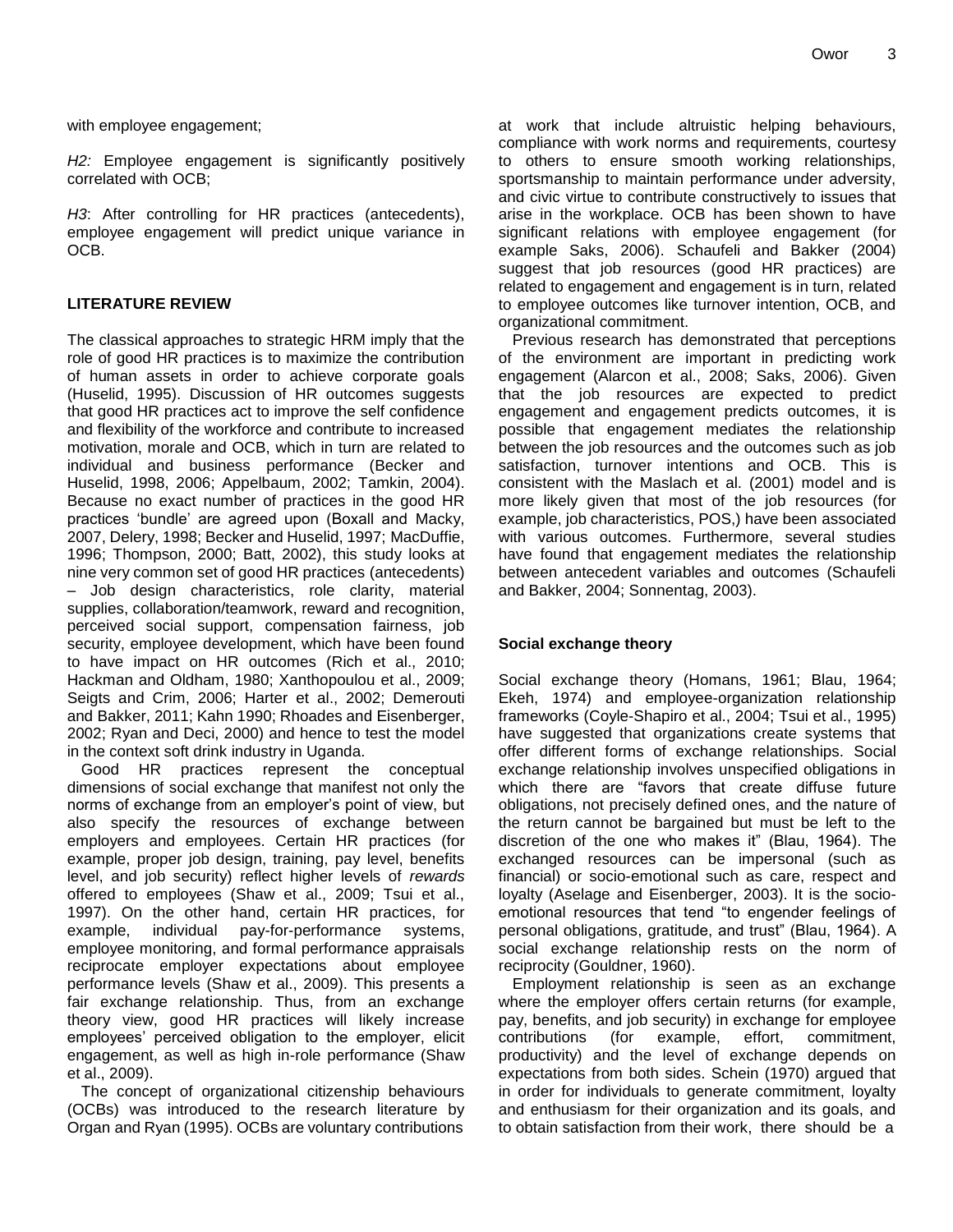

**Figure 1.** Conceptual framework: HR Practices (antecedents), employee engagement and OCB (Source: Derived from review of Literature).

match between what employees expect from the organization and what they owe the organization. The actual exchange involves, say money for time at work, social-need satisfaction and security in exchange for work and loyalty, opportunities for self-actualization and challenging work in exchange for high productivity, quality work, and creative effort in the service of organizational goals, or various combinations of these.

An exchange starts with one party giving a benefit (an inducement) to another. If the recipient reciprocates, a series of beneficial exchanges occur and feelings of mutual obligation between the parties are created (Coyle-Shapiro and Shore, 2007). A broad notion of reciprocity encompasses a feeling of an obligation to repay favorable treatment and for an employee it includes a belief whether one should care about the organization's well-being and should help the organization reach its goals (Eisenberger et al., 2001).

Studies of engagement, like those of high performance HRM practices, draw on social exchange theory to suggest that employees will become engaged with their work when antecedents are in place that signal to them that they are valued and trusted (Rich et al., 2010; Saks, 2006). Although no research has examined the link between HRM practices and engagement, empirical studies have demonstrated a link between high levels of engagement and the same outcomes as the highperformance HRM practices literature. Engaged employees invest themselves fully in their roles (Rothbard, 2001), which may lead to the enactment of active in-role performances (Ho et al., 2011; Macey and Schneider, 2008). Engaged employees may achieve higher performance because they focus their efforts on work-related goals, are cognitively vigilant, and are emotionally and socially connected to their work (Kahn, 1990).

Combining formal HR practices and employee engagement to understand HR outcomes within the context of social exchange theory is the major task of this study. As long as managers provide a favourable work environment, employees will engage their minds, emotions and energies with positive impact on various HR outcomes.

As an alternative to studying the impact of HR practices on the usual individual performance, this study investigates the interim outcomes, OCB.

# **Conceptual framework**

Basing on the various theories, models and concepts reviewed in the literature, a conceptual framework linking employee engagement, antecedents and OCB have been developed and tested in this study (Figure 1). Empirical studies in this research are discussed in line with the reciprocity framework of the social exchange theory (SET), which proposes that good HR practices (antecedents) influence engagement through the reciprocal exchange of engagement for motivational HR practices which then influences attitudinal and performance outcomes. The nine engagement antecedents studied in this research are job characteristics, role clarity, material adequacy, teamwork, rewards and recognition, perceived social support, compensation fairness, job security and employee development. These antecedents are assumed to separately but also collectively drive employee engagement and engagement influences OCB.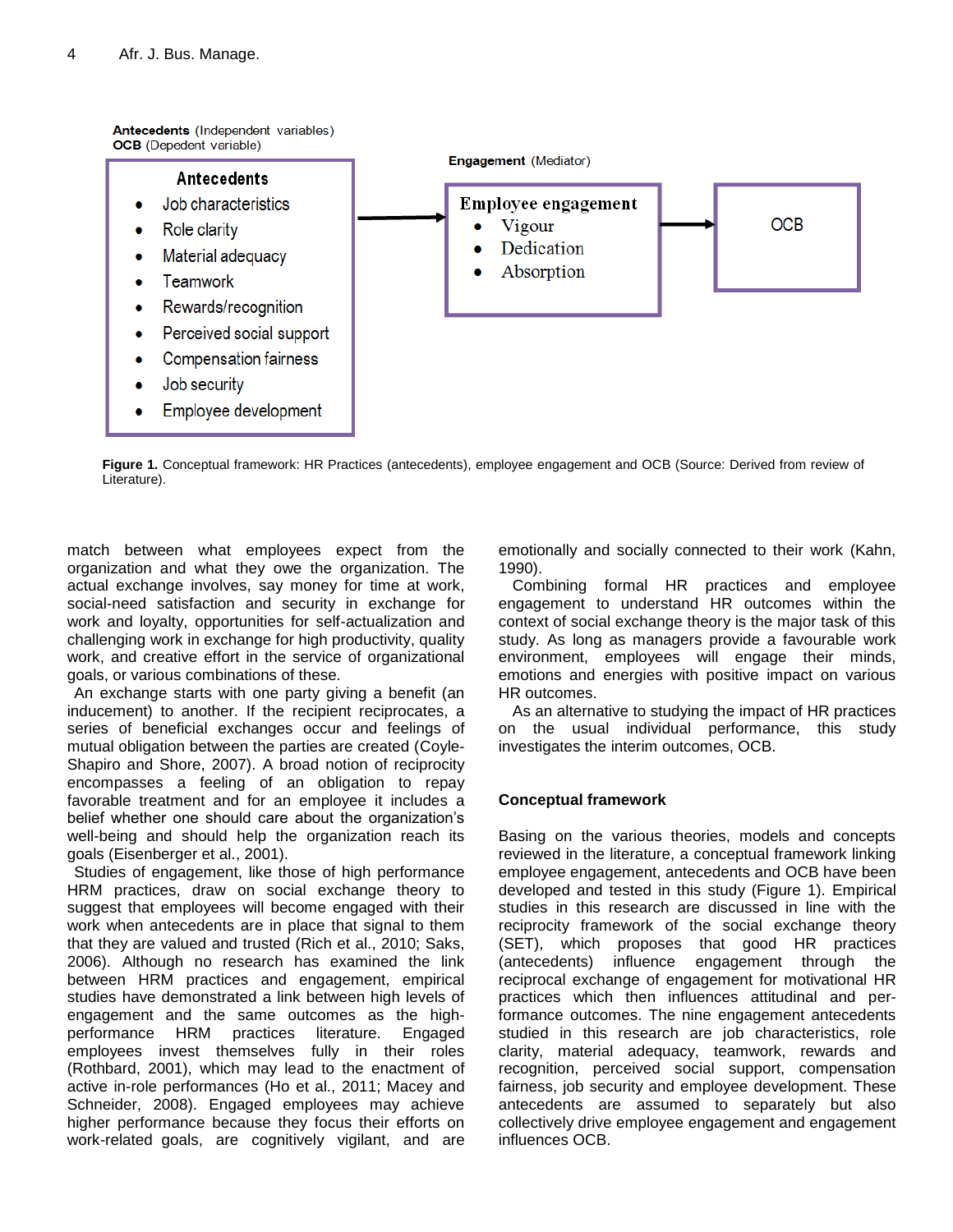**Table 1.** Population and Sample of the sampled firms.

|     | <b>Firm</b> | Pop. (N)<br>(Total staff) | Sample -                              | Questionnai              |                          | <b>Employee categories</b> |                           |                        |
|-----|-------------|---------------------------|---------------------------------------|--------------------------|--------------------------|----------------------------|---------------------------|------------------------|
| S/N |             |                           | following Krejcie<br>and Morgan table | re collected<br>(usable) | Response<br>rate $(\%)$  | Lower<br>(75%)             | <b>Middle</b><br>$(10\%)$ | <b>Higher</b><br>(15%) |
|     | Century     | 500                       |                                       | -                        | $\overline{\phantom{0}}$ | 375                        | 75                        | 50                     |
|     | Crown       | 513                       |                                       | ٠                        | $\overline{\phantom{0}}$ | 385                        | 77                        | 51                     |
|     | Rwenzori    | 210                       |                                       | -                        | $\overline{\phantom{0}}$ | 158                        | 32                        | 20                     |
| 4   | SCOUL       | 550                       | -                                     | -                        | $\overline{\phantom{0}}$ | 413                        | 83                        | 54                     |
|     | Total       | 1773                      | 317                                   | 210                      | 66                       | 1331                       | 267                       | 175                    |

SCOUL – Sugar Corporation of Uganda Ltd (Source: Human Resource Department of the various firms).

#### **METHODOLOGY**

#### **Target population**

The target population was a total of 1,773 employees from the four purposively sampled firms from Kampala, Mukono, and Buikwe districts. The four firms were purposively sampled because they had well defined organization structure and human resource management systems which are considered to be appropriate for study of an emerging construct of employee engagement (Shuck, 2011; Creswell, 2003). The choice was also justified by the centrality of soft drinks to the healthcare sector, the general community and the industry"s contribution to the economy as a source of revenue and employment (UBOS, 2011). Sugar Corporation of Uganda Limited (SCOUL) was selected because it produces two important ingredients of the Soft drink industry – sugar and carbondioxide. The sugar industry is a very vital extension of the soft drink industry and is similar to the sampled soft drink firms in terms of size, structure, employment and environment (UBOS, 2011).

The choice was influenced by the fact that of all the regions of Uganda, these three districts have the highest concentration of firms in Uganda. The 2010/11 census of business establishments in Uganda done by Uganda Bureau of Statistics (UBOS) revealed that 60% of the Businesses were in the central region. The Manufacturing sector, which includes Food Processing and other Manufacturing, employed an average of 4 persons per business. Because the sampled firms have over 200 employees on average they qualify among the biggest firms in Uganda given 93% of all the businesses in Uganda employed less than 5 persons (UBOS, 2010/11).

This study using a quantitative cross-sectional survey design (*N*  = 210) examined the relationship between nine antecedents, employee engagement and OCB. Because of the three-step nature of the study variables, a regression analysis of the quantitative data was used. The target population was 1,773 employees from four purposively sampled soft drink firms in Kampala, Mukono, and Buikwe districts and a sample of 317 different categories of employees were drawn using Krejcie and Morgan's (1970) table. Out of the 317 questionnaires distributed, 210 usable ones were collected, giving a response rate of 66% (Table 1).

The instruments used to measure the three variables were standardized instruments used in several empirical studies elsewhere. The antecedents were determined using 58 short questions measuring 9 different antecedents. All antecedents had computed (overall scale) reliability coefficient alpha of 0.91. Employee engagement was determined using the 9-scale University of Utrecht Work engagement scales (UWES-9, - Cronbach alpha, 0.84).

The dependent variable – organizational citizenship behavior (OCB) was measured using standardized instruments - (seven items - Cronbach alpha, 0.84). The responses to the questions were elicited on a 4 point Likert type scales of - Strongly Disagree (1), - Disagree (2) - Agree (3), - Strongly Agree (4). The regression model assumes a general equation:

 $DV = f (IV)$  OR  $DV = a + b (IV)$ 

In multiple regression model with 9 IVs:

 $DV = f (IV_1, IV_2, IV_3, IV_4, IV_5, IV_6, IV_7, IV_8, and IV_9)$ 

DV =  $\alpha$  +  $\beta_1$ IV<sub>1</sub> +  $\beta_2$ IV<sub>2</sub> +  $\beta_3$ IV<sub>3</sub> +  $\beta_4$ IV<sub>4</sub> +  $\beta_5$ IV<sub>5</sub> +  $\beta_6$ IV<sub>6</sub> +  $\beta_7$ IV<sub>7</sub> +  $\beta_8$ IV<sub>8</sub>  $+$   $B_9$  $V_9$  + E

$$
\mathsf{Where:}
$$

α is a constant; DV is the dependent variable; IV is independent variable

 $β_1$ ,  $β_2$ ,  $β_3$ , ...,  $β_9$  are parameters that indicate the variability caused in the DV by the individual independent constructs.

Given the multiple independent variables, mediator and multiple dependent variables, the conceptual framework is converted into a regression equation - representing the outcomes as dependent variable, the antecedents as independent and employee engagement as mediator. Using a hierarchical regression analysis the researcher combines all the independent variables in one block - job characteristics (JobCh), role clarity (RoleC), material resources (Mat), collaboration (Coll), reward and Recognition (Rew), perceived social support (PSS), compensation fairness (CompF), job security (JobSe), development (Dev), and the mediator (employee engagement – EE – using 3 factors – ABS, DED, VIG) in a second block - to examine their unique contributions to the dependent variable (organizational citizenship behaviours (OCB) to give the multiple regression equation below:

 $OCB = α + β<sub>1</sub>$ *JobCh* + β<sub>2</sub>*RoleC* + β<sub>3</sub>*Mat* + β<sub>4</sub>*Coll* + β<sub>5</sub>*Rew* + β<sub>6</sub>*PSS* + β7*CompF* + β8*JobSe* + β9*Dev* + β10*EE (ABS, DED, VIG)* + ε<sup>4</sup> (Key: ABS – Absorption, DED = Dedication, VIG = Vigour, EE – Employee engagement, ε = error term).

#### **RESULTS**

#### **Hypothesis 1**

Pearson"s correlation analysis showed that employee engagement is significantly positively related to each of the nine antecedents – the coefficients ranging from  $r =$ 0.48 to  $r = 0.67$  (Table 2). The three dimensions of engagement (vigor, absorption and dedication) are also found to be significantly positively related to the antecedents with the correlation coefficient ranging from r  $= 0.37$  to  $r = 0.65$ . Eight of the nine antecedents showed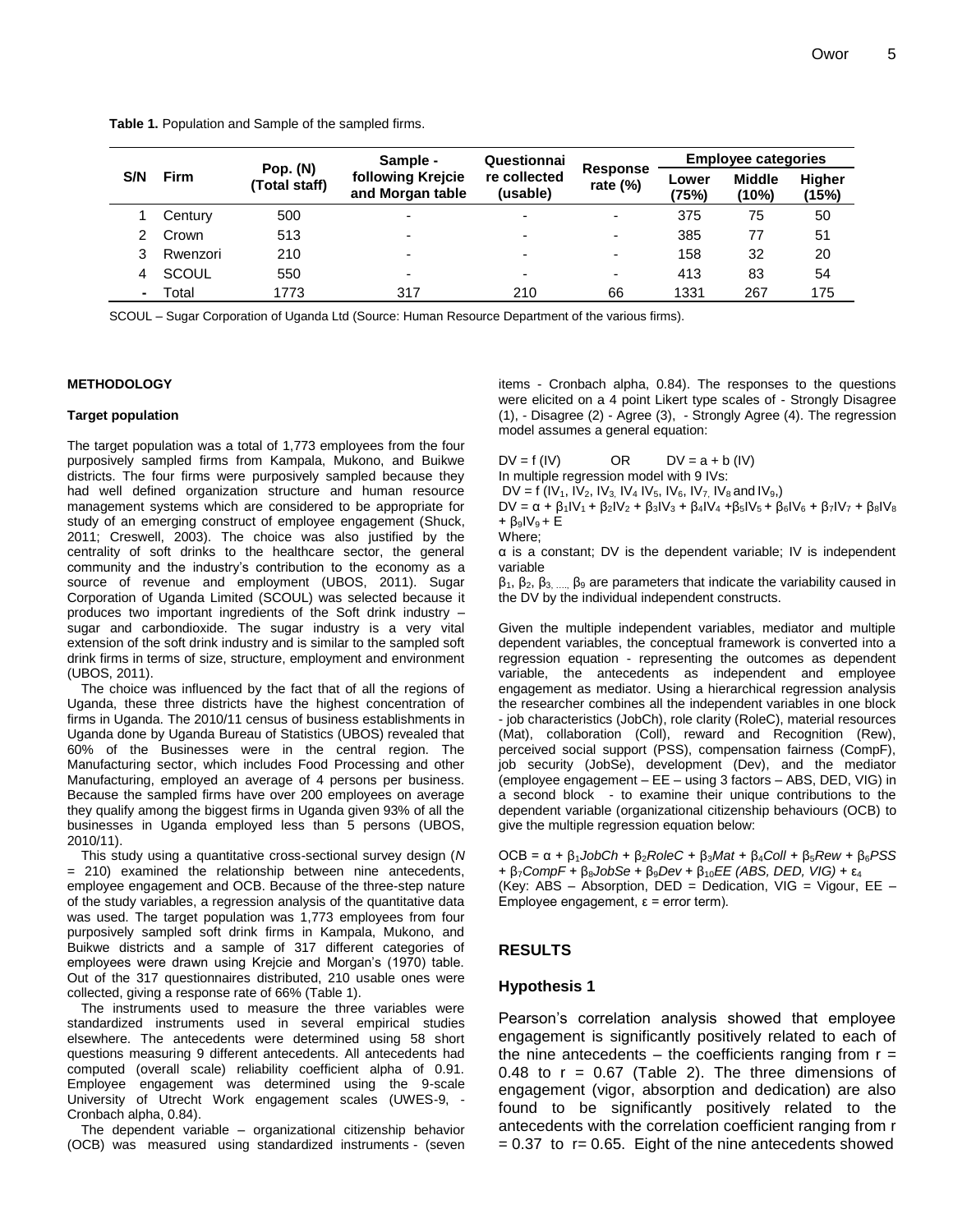| Variable  | EE      | Vigor   | <b>ABS</b> | <b>DED</b> | <b>JobCh</b>             | Role    | <b>Mat</b> | Coll    | Rew     | <b>PSS</b> | <b>CompF</b> | <b>JobSe</b>             | Dev                      |
|-----------|---------|---------|------------|------------|--------------------------|---------|------------|---------|---------|------------|--------------|--------------------------|--------------------------|
| Engag't   | 1.00    |         |            |            |                          |         |            |         |         |            |              |                          |                          |
| Vigor     | $0.85*$ | 1.00    | ۰          |            |                          |         |            |         |         |            |              |                          |                          |
| Absorpt   | $0.84*$ | 0.646   | 1.00       |            | $\overline{\phantom{0}}$ |         |            |         |         |            |              |                          |                          |
| Dedicat   | $0.86*$ | $0.57*$ | $0.59*$    | 1.00       | ٠                        |         |            |         |         |            |              |                          |                          |
| Job Char  | $0.52*$ | $0.46*$ | $0.45*$    | $0.42*$    | 1.00                     |         |            |         |         |            |              |                          |                          |
| Role Clar | $0.55*$ | $0.51*$ | $0.47*$    | $0.42*$    | $0.57*$                  | 1.00    |            |         |         |            |              |                          |                          |
| Mater'l   | $0.62*$ | $0.56*$ | $0.54*$    | $0.50*$    | $0.53*$                  | $0.52*$ | 1.00       |         |         |            |              |                          |                          |
| Collab    | $0.67*$ | $0.63*$ | $0.53*$    | $0.55*$    | $0.49*$                  | $0.63*$ | $0.59*$    | 1.00    | ٠       |            |              |                          |                          |
| Reward    | $0.53*$ | $0.54*$ | $0.48*$    | $0.36*$    | $0.50*$                  | $0.54*$ | $0.50*$    | $0.55*$ | 1.00    |            |              |                          |                          |
| Support   | $0.59*$ | $0.57*$ | $0.50*$    | $0.44*$    | $0.55*$                  | $0.60*$ | $0.61*$    | $0.65*$ | $0.70*$ | 1.00       |              | $\overline{\phantom{0}}$ |                          |
| Compen    | $0.51*$ | $0.52*$ | $0.44*$    | $0.35*$    | $0.41*$                  | $0.43*$ | $0.55*$    | $0.57*$ | $0.65*$ | $0.68*$    | 1.00         |                          |                          |
| Job Sec   | $0.48*$ | $0.48*$ | $0.34*$    | $0.40*$    | $0.23*$                  | $0.32*$ | $0.36*$    | $0.47*$ | $0.42*$ | $0.48*$    | $0.54*$      | 1.00                     | $\overline{\phantom{0}}$ |
| Dev       | $0.63*$ | $0.60*$ | $0.54*$    | $0.48*$    | $0.45*$                  | $0.48*$ | $0.54*$    | $0.66*$ | $0.64*$ | $0.72*$    | $0.69*$      | $0.55*$                  | 1.00                     |

**Table 2.** Correlation – Employee engagement (V, A, D) and the nine engagement antecedents.

\*Significant at 1% level of significance. Primary data, 2012.

**Table 3.** Correlation – employee engagement (V, A and D) and OCB.

| Variable   | Engagement | Vigor   | <b>Absorption</b>        | <b>Dedication</b>        | <b>OCB</b> |
|------------|------------|---------|--------------------------|--------------------------|------------|
| Engagement | 1.00       | ٠       | -                        | -                        | -          |
| Vigor      | $0.85*$    | 1.00    | $\overline{\phantom{0}}$ | $\overline{\phantom{0}}$ | ۰          |
| Absorption | $0.84*$    | $0.64*$ | 1.00                     | $\overline{\phantom{0}}$ | ۰          |
| Dedication | $0.86*$    | $0.57*$ | $0.59*$                  | 1.00                     | ٠          |
| ОСВ        | $0.61*$    | $0.49*$ | $0.58*$                  | $0.50*$                  | 1.00       |

large effects correlation coefficients (Cohen, 1988), providing empirical support for H1. Employees who scored highly on employee engagement also reported = 0.37 to r= 0.65. Eight of the nine antecedents showed large effects correlation coefficients (Cohen, 1988), providing empirical support for H1. Employees who scored highly on employee engagement also reported high levels of all the tested antecedents.

#### **Hypothesis 2: Employee engagement and OCB**

As seen in Table 3 the study showed that engagement is significantly positively correlated with OCB (r=0.61, p=0.00), hence providing empirical support for H2. The three factor measure of engagement – vigor (r=0.49,  $p=0.00$ ), absorption ( $r=0.58$ ,  $p=0.00$ ) and dedication (r=0.50, p=0.00) are also significantly positively correlated with OCB.

#### **Hypothesis 3: Engagement antecedents, engagement and OCB**

As seen in Table 4, five of the nine antecedents, role clarity (β = .21, *p* = .01), collaboration (β = .21, *p* = .01), compensation fairness ( $β = -.26, p = .00$ ), job security ( $β$ = -.15, *p* = .03), and development (β = -.31, *p* = .00) contributed to the prediction of OCB (adj.  $R^2 = .46$ ,  $p =$ .00). After controlling for the antecedents, employee engagement contributed unique variance in OCB  $(\Delta \vec{R}^2 =$ .037, p *=* .00); thus, *H3* was supported in this model. This means each of the antecedents contributed between 21 to 30% of the variance in OCB and together the five antecedents contributed 46 percent to the variation in OCB. The detailed and complicated model data in table 4 and whose beta values and significance are described above can be summarized in terms of the factors that predict OCB in the figure 2 below.

These findings suggest that OCB can be predicted by the role clarity, collaboration, compensation fairness, job security and development and employee engagement. Overall, the regression model explained 49% (adj.  $R^2 =$ .494, p =.00) of the variance in organizational citizenship behaviour (large effect size; Cohen, 1988).

#### **DISCUSSION**

*Hypothesis 1* was supported by the Pearson"s correlation analysis which showed that employee engagement is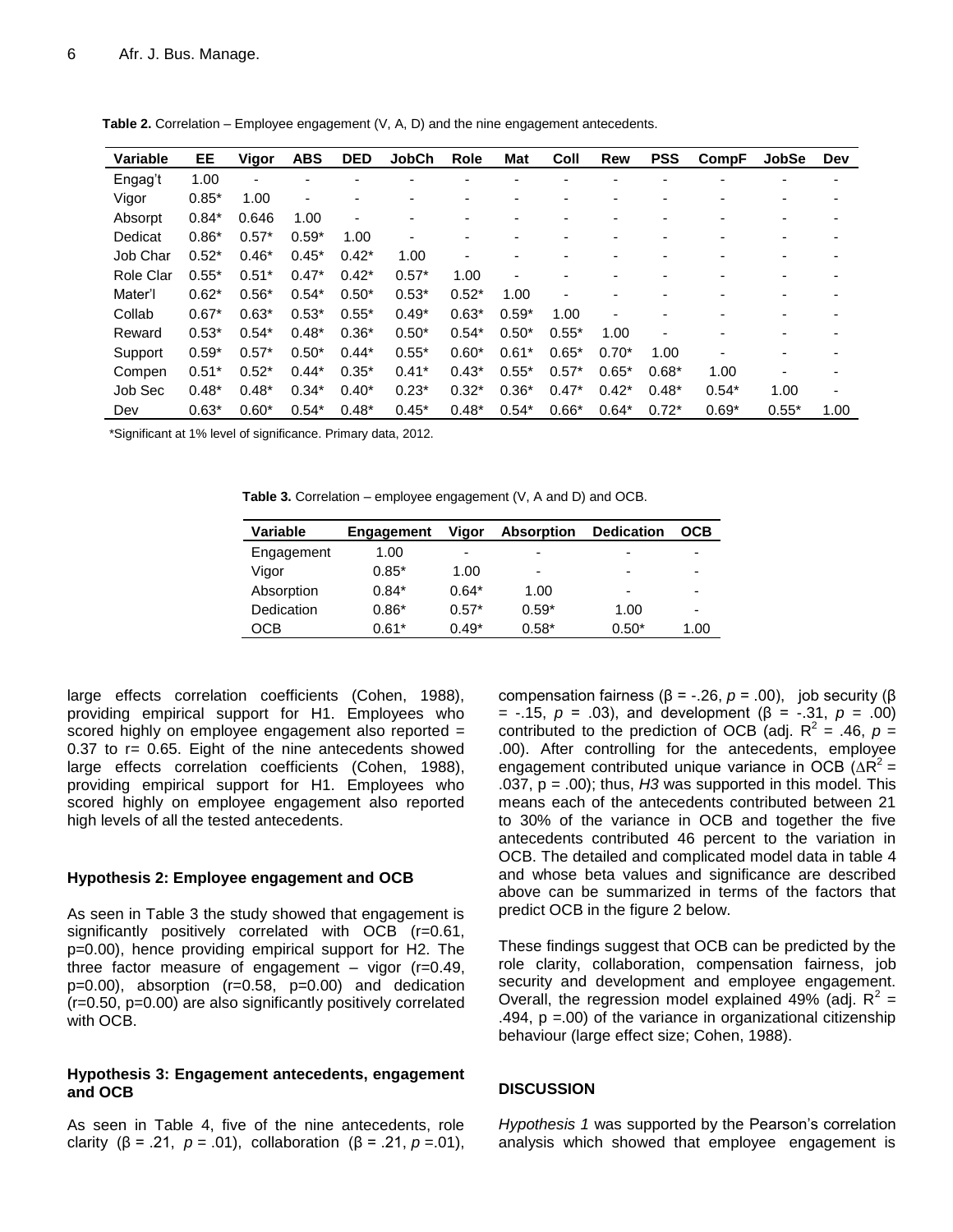| Variable                       | β         | $R^2$ | Adj. $R^2$ | р    |
|--------------------------------|-----------|-------|------------|------|
| Step 1                         |           |       |            |      |
| <b>Job Characteristics</b>     | 0.14      |       |            |      |
| <b>Role Clarity</b>            | $0.21*$   |       |            | 0.01 |
| Material resources             | 0.10      |       |            |      |
| Collaboration                  | $0.21*$   |       |            | 0.01 |
| Reward and recognition         | 0.11      |       |            |      |
| Perceived organization support | $-0.06$   |       |            |      |
| <b>Compensation fairness</b>   | $-0.26**$ |       |            | 0.00 |
| Job security                   | $-.15*$   |       |            | 0.03 |
| Development                    | $-.31**$  |       |            | 0.00 |
| <b>BLOCK1</b>                  |           | 0.481 | 0.457      | 0.00 |
|                                |           |       |            |      |
| Step 2                         |           |       |            |      |
| Engagement                     |           | 0.523 | 0.494      | 0.01 |
| Vigour                         |           |       |            |      |
| Absorption                     |           |       |            | 0.00 |
| Dedication                     |           |       |            |      |
| <b>BLOCK 2</b>                 |           |       |            |      |
| $R^2$ Change                   |           | 0.042 | 0.037      | 0.00 |

**Table 4.** Summary HRA with antecedents, employee engagement (V, A & D) predicting OCB.

Note \*\* p< .01, \* p< .05.

significantly positively related to each of the nine antecedents – the coefficients ranging from  $r = .50$  to r=.67 at 1% level of significance. The three dimensions of engagement (vigor, absorption and dedication) are also found to be significantly positively related to engagement with the correlation coefficient ranging from  $r = 34$  to r=.65. All the antecedents showed large effects correlation coefficients (Cohen, 1988). Discuss of the results of each antecedent variable and its relation to employee engagement now follows.

#### **Job characteristics**

Employees who experienced high degree of *job characteristics* in their jobs were more likely to be engaged (r=0.52, p=0.00). Xanthopoulou et al. (2009) found that job resources, including job autonomy, have a positive effect on daily rates of engagement among fastfood employees (n=42). A study by de Lange et al. (2008), found job autonomy, decision making and job design had potential engagement effects and indeed related to levels of engagement over time. Appraising and giving constructive feedback to employees for good performance helps maintain their motivation (Hackman and Oldham, 1980) and consequently engagement as this signals to them that the employer recognizes them and the principle of reciprocity in social exchange theory is invoked (Cropanzano and Mitchel, 2005).

#### **Role clarity**

Employees who experienced high degree of role clarity in Employees who experienced high degree of role clarity in their jobs were more likely to be engaged (r=0.55, p=0.00). Role clarity has been studied by Seigts and Crim (2006) under the idea of "convey" (communicate) where leaders clarify work-related expectations for employees. Similar research appears in Spector's (1997) Job Satisfaction Survey and House et al. (1983) measure of Role Conflict and Ambiguity. Previous studies found role clarity to be positively related to engagement (Buckingham and Coffman, 1999; Harter et al., 2002). When employees get clear role profiles they feel obliged to respond in kind and "repay" the organization in terms of engagement, hence validating the social exchange theory.

#### **Materials adequacy**

Employees who experienced high degree of material adequacy in their jobs were more likely to be engaged (r= 0.62, p=0.00).

The findings of this study are consistent with Seigts and Crim (2006) that inadequate resources are likely to lead to stress, frustration, and lack of engagement. Materials have been found to be positively related to engagement by both Buckingham and Coffman (1999) and Harter et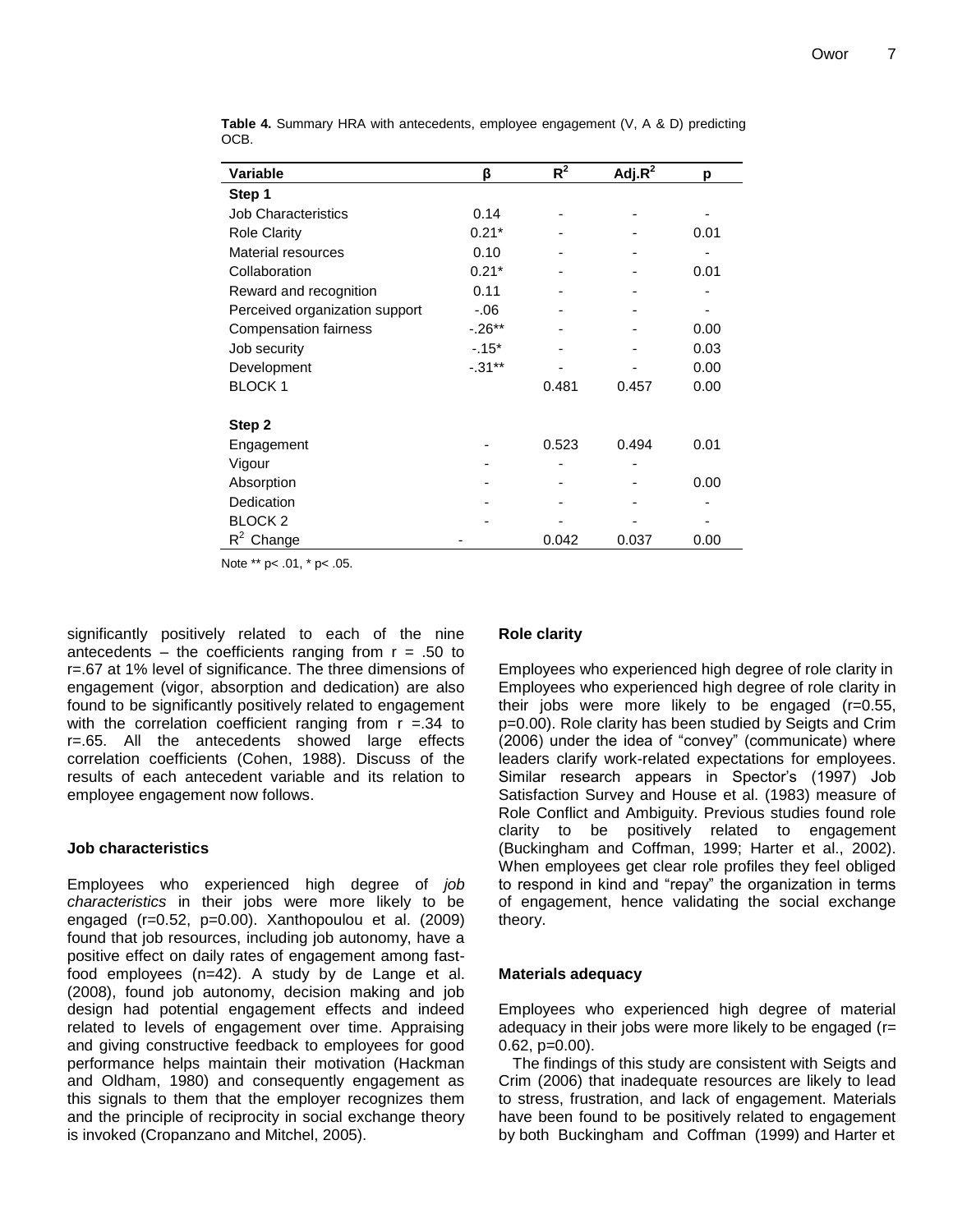

**Figure 2.** Predictors of OCB (Source: Research data).

al. (2002). When employees receive adequate resources to work with they feel obliged to respond in kind and "repay" the organization in form of higher engagement – hence validating the SET theory.

# **Collaboration/Team work**

Employees who experienced high degree of collaboration in their jobs were more likely to be engaged  $(r=0.67)$ , p=0.00). Collaborative work environments are often characterized by trust and cooperation and may outperform groups which were lacking in positive relationships (Seigts and Crim, 2003). Employee opinions as cited by Buckingham and Coffman (1999) and Harter et al. (2002) are positively related to engagement. If an employee"s opinion is considered, the employee will feel valued and important and will therefore be willing to emotionally, cognitively and physically engage the self. This finding is in line with the Schaufeli (2002) and Kahn (1990) model and in the spirit of reciprocity expounded by the social exchange theory.

# **Recognition and rewards**

Employees who experienced high degree of recognition/ rewards in their jobs were more likely to be engaged (r=0.53, p=0.00). The findings of this study are consistent with Seigts and Crim (2006) who emphasize that good leaders frequently recognize their employees by congratulating and by coaching them. Recognition has

been found to have a weaker but positive relationship to engagement by Harter et al. (2002).

This study found a strong positive relation (r=0.53, p=0.00) - (large effect size; Cohen, 1988). Recognition/ reward given by the employer is interpreted as a gesture that has to be reciprocated in terms of higher engagement (Cropanzano and Mitchel, 2005).

# **Perceived social support (PSS)**

Employees who experienced high degree of PSS in their jobs were more likely to be engaged (r=0.59, p=0.00). An important aspect of psychological safety (Kahn, 1992) stems from the amount of care and support employees" perceive to be provided by their organization as well as their direct supervisor. Supportive work environments allow members to experiment and to try new things and even fail without fear of the consequences (Kahn, 1990; May et al., 2004). Basing on the social exchange theory, Rhoades et al. (2001) and Saks (2006) posit that PSS creates a reciprocal obligation on the part of employees to care about the organization"s welfare and to help the organization reach its objectives. This is in line with the Schaufeli/Kahn model and the social exchange theory.

# **Compensation fairness**

Employees who experienced high degree of compensation fairness in their jobs were more likely to be engaged (r=0.51, p=0.00). Compensation fairness refers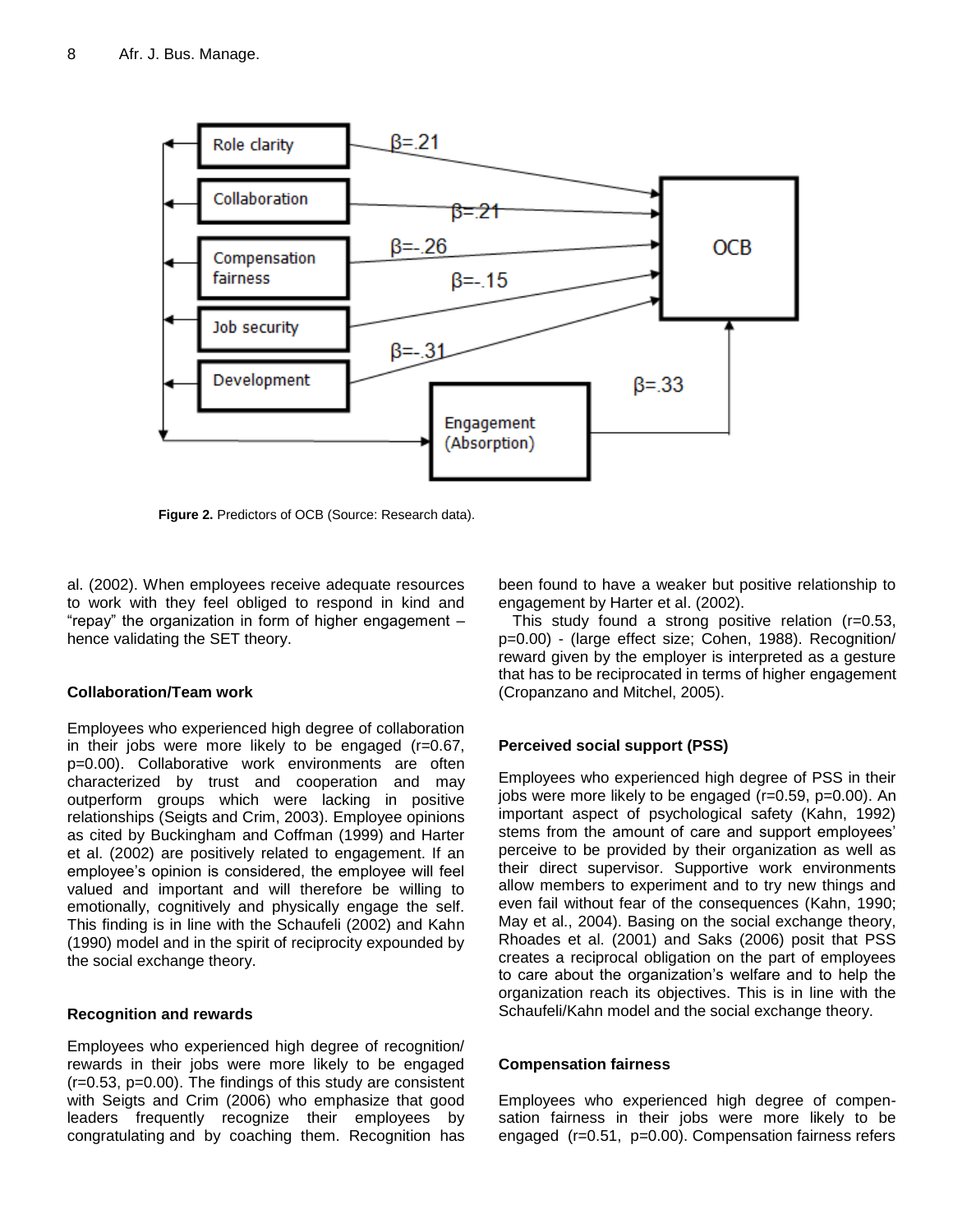to the perceptions that employees have regarding equity in company internal and external compensation and benefits. Researchers have found that when pay is fair in comparison with other"s pay, a worker is more likely to be engaged (Milkovich and Newman, 2005; Vandenberghe and Tremblay, 2008). The perceived fairness will compel them to seek to pay back their employer by engagement. This is consistent with and validates the social exchange theory.

# **Job security**

Employees who experienced high degree of job security in their jobs were more likely to be engaged (r=0.48, p=0.00). Once security is assured employees are more likely to be engaged. This study shows that the relation between job security and engagement is relatively low compared to all the other variables considered here showing medium effect size (Cohen, 1988). This is not surprising as job security is a major concern of many employees in Uganda. Assurance of job security given by the employer is interpreted as a goodwill that has to be reciprocated in terms of higher engagement (Cropanzano and Mitchel, 2005).

#### **Employee development**

Employees who experienced high degree of employee development in their jobs were more likely to be engaged (r=0.63, p=0.00). Work settings in which employees have opportunities for development provide opportunities for growth and employee motivation and engagement (Hackman and Oldham, 1976; Ryan and Deci, 2000). This study found the *development - engagement* relation  $(r=0.63, p=0.00)$  to be one of large effect size (Cohen, 1988). Opportunities for employee development by the employer are interpreted as a benevolence that has to be reciprocated in terms of higher engagement (Cropanzano and Mitchel, 2005). The study findings validate social exchange theory.

# *Hypothesis 2*

Hypothesis 2 stated that there would be a positive correlation between employee engagement and OCB. The results of this study show that engagement was significantly positively correlated with OCB (r=0.61, p=0.00), hence providing empirical support for H2. The three factor dimensions of engagement – vigor (r=0.49,  $p=0.00$ ), absorption ( $r=0.58$ ,  $p=0.00$ ) and dedication (r=0.50, p=0.00) are also significantly positively correlated with OCB. Other studies have also found positive relationships between employee engagement and OCB (Rurkkhum, 2010). Avey et al. (2008) for example, found that employees with psychological capital and positive

emotion were likely to have an employee engagement attitude and performed more OCB. In addition, the result of this study is similar to the finding of Wang (2009) in which a positive and strong relationship between organizational support and OCB was found.

Research by Ensher et al. (2001) also reported that when employees perceived sincere organization support in terms development opportunities, they experience engagement and are more likely to reciprocate by willingly participating in their organization"s non-mandatory activities.

# *Hypothesis 3*

*Predictors of organizational citizenship behaviour (OCB):* Hierarchical regression analyses were performed to test H3 that stated that after controlling for selected engagement antecedents - employee engagement will predict unique variance in OCB. Testing the first regression model, in the first block, five of the nine engagement antecedents, role clarity (β = .21, *p* = .01), collaboration ( $\beta$  = .21,  $\rho$  =.01), compensation fairness ( $\beta$ = -.26, *p* = .00), job security (β = -.15, *p* = .03) and development  $(\beta = -.31, p = .00)$  contributed unique variance to the prediction of OCB (adj.  $R^2 = .46$ ,  $p = .00$ ) in the regression equation. This means each of the antecedents contributed between 21 to 30% of the variance in OCB, and together the five antecedents contributed 46% to the variation in OCB.

*Contributions to knowledge:* The study contributed to prevailing debate about whether there was a direct link between HR practices (antecedents) and firm performance, or that the relationship is mediated by a range of attitudinal and behavioral variables at the individual level. This study filled that gap by proposing that in the Uganda context, the antecedents-engagement-OCB relationship is mediated by attitudinal variable employee engagement. This study also contributed to the debate that aggregate outcome variables used in the existing management literature, such as competitiveness, firm financial performance and organizational effectiveness, are too distal from the micro-level HRM interventions, by proposing a more proximal outcome indicator such as OCB to measure individual HRM outcomes (Wright and Haggerty, 2005; Purcell and Kinnie, 2007; Paauwe, 2004).

Besides, most of the studies that have been conducted on the predictors of employee engagement and their outcomes in recent years were mostly centered on the Western world such as the United States (Britt, 2003; May et al., 2004), Netherlands (Schaufeli and Bakker, 2004; Xanthopoulou et al., 2007), Spain (Salanova et al., 2005), Finland (Hakanen et al., 2006; Mauno et al., 2007), Greece (Xanthopoulou et al., 2009), Norway (Martinussen et al., 2007). This study filled that research gap in the Uganda among employees of soft drink firms.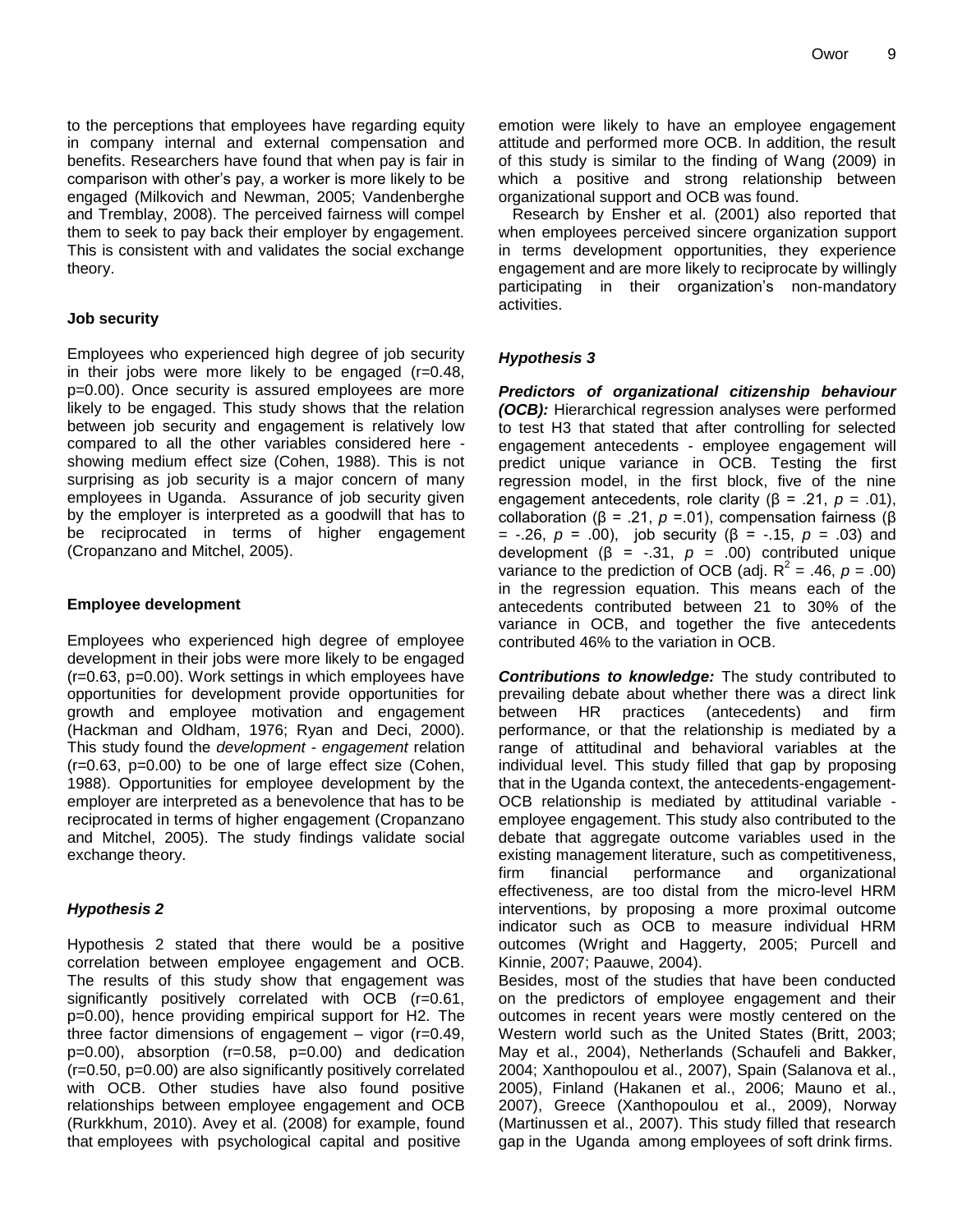# **CONCLUSIONS**

Variations in OCB in Uganda context can be explained by the changes in employee engagement which in itself is influenced by changes in HR practices. Employee engagement is therefore a significant mediator between the HR practices and OCB. This research has validated and extended the engagement and social exchange theory by establishing that role clarity, collaboration, compensation fairness, job security, and development are significant predictors of OCB.

# **RECOMMENDATIONS**

Arising from the findings of this research, the following recommendations are made, hypothesis by hypothesis: *Hypothesis 1:* To enhance employee engagement, practitioners should ensure that each of the nine antecedents in their businesses are nurtured - job characteristics, role clarity, material resources, collaboration, reward and recognition, perceived social support, compensation fairness, job security and development. *Hypothesis 2:* To reap the benefits of employee engagement and increase OCB it is recommended that business should use the finding of this study to develop interventions and strategies for improvement of employee engagement and OCB among employees. *Hypothesis 3*: The recommendation is that since role clarity, collaboration, compensation fairness, job security, and development as well as employee engagement are significant predictors of OCB, managers need to appreciate role of social exchange in liking these antecedents and OCB.

# **LIMITATIONS OF THE STUDY**

This study used a cross-sectional research design as opposed to a longitudinal research design. Longitudinal and experimental studies are required to provide more definitive conclusions about the causal effects of employee engagement and the extent to which social exchange explains these relationships. In addition, much of the data came from a self-reported questionnaire. This could affect the reliability and validity of the data because respondents may have answered the questions to reflect more socially acceptable responses rather than ones that reflect their real opinions. Although the results of this study might have been affected by method bias, statistical results give us confidence in the results.

# **RECOMMENDATIONS FOR FUTURE RESEARCH**

Future research on OCB, engagement and antecedents should not be limited to a quantitative paradigm. Qualitative studies might assist in better understanding the phenomenon under study. To replicate this study, structural equation modelling (SEM) as well as

longitudinal studies could be used to capture changes in the variables over periods of time. Future researchers should expand the sample to include the entire food and beverage industry. A comparative study could also be done with the service industry. A study could also concentrate of the five antecedents which emerged significant – collaboration, reward and recognition, perceived organizational support, compensation fairness, and development. Instead of the intermediate outcome – OCB, future research should consider final outcomes like productivity, profitability, customer satisfaction and competitiveness.

# **Conflict of interests**

The author has not declared any conflict of interests.

#### **REFERENCES**

- Allen DG, Shore LM, Griffeth RW (2003). The Role of Perceived Organizational Support and Supportive Human Resource Practices in the Turnover Process', J. Manage. 29(1):99-118.
- Allen NJ, Meyer JP (1990). The measurement and antecedents of affective, continuance and normative commitment to the organization. J. Occup. Psychol. 63:1-18.
- Appelbaum E (2002). The impact of new forms of work organization on workers. In: Murray, G. (Eds.) Work and employment relations in the high-performance workplace. London: Continuum pp. 120-149.
- Avey JB, Wernsing TS, Luthans F (2008). Can positive employees help positive organizational change?: Impact of psychological capital and emotions on relevant attitudes and behaviors. J. Appl. Biobehav. Sci. 44(1):48-70.
- Bakker AB, Schaufeli WB (2008).Positive organizational behavior: Engaged employees in flourishing organizations. J. Organ. Behav. Published online in Wiley InterScience (www.interscience.wiley.com) DOI: 10.1002/job.515
- Bakker AB, Van Veldhoven MJPM, Xanthopoulou D (2011). Beyond the Demand-Control model: Thriving on high job demands and resources. J. Pers. Psychol. 9:3-16.
- Becker B, Huselid M (1998). High performance work systems and firm performance: a synthesis of research and managerial implications. Res. Pers. Hum. Resour. Manage. 16:53-102.
- Becker BE, Huselid MA (2006). Strategic human resources management: where do we go from here? J. Manage. 32(6):898-925.
- Blau P (1964). Exchange and Power in Social Life. New York: John Wiley & Sons.
- Boxall P, Macky K (2007).High-performance work systems and organizational performance: bridging theory and practice. Asia Pacific J. Hum. Resour. 45(3):261-270.
- Boxall P, Purcell J (2008). Strategy and human resource management (2nd ed.). Basingstoke, UK: Palgrave Macmillan.
- Buckingham M, Coffman C (1999). First, break all the rules; What the world"s greatest managers do differently. New York: Simon and Schuster.
- Christian MS, Garza AS, Slaughter JE (2011). "Work engagement: A qualitative review and test of its relations with task and contextual performance", Pers. Psychol. 64:89-136.
- Cohen J (1988). Statistical power analysis for the behavioral sciences. San Diego, CA: Academic Press.
- Combs J, Liu Y, Hall A, Ketchen D (2006). How much do highperformance work practices matter? A meta-analysis of their effects on organizational performance. Pers. Psychol. 59(3):501-528. doi: 10.1111/j.1744-6570.2006.00045.x
- Coyle-Shapiro J, Shore L (2007). The employee–organization relationship: Where do we go from here? Hum. Resour. Manage. Rev. 17(2):166-179.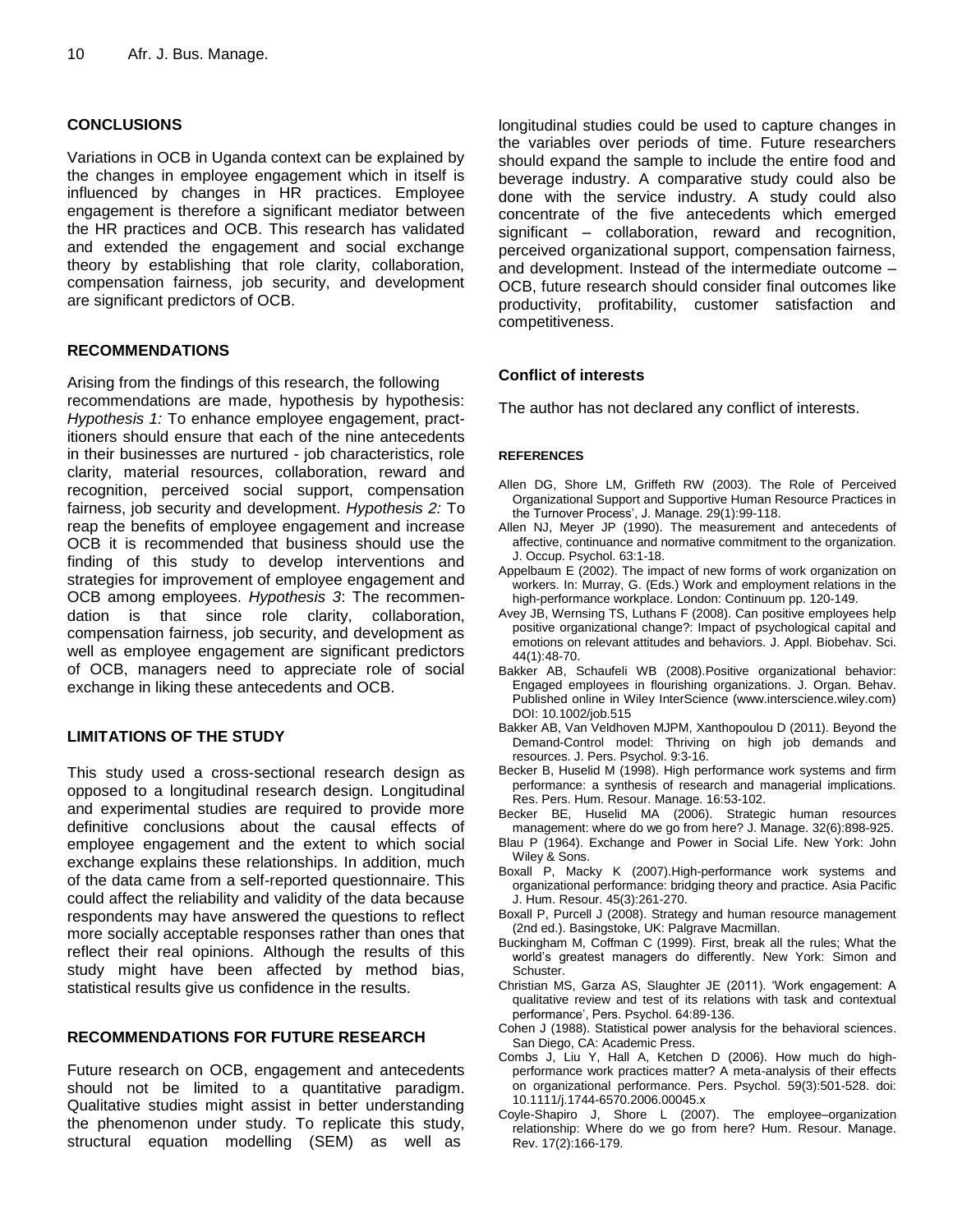- Coyle-Shapiro J, Shore L, Taylor M, Tetrick, L. (2004). Commonalities and conflicts between different perspectives of the employment relationship: Toward a unified perspective. In J. Coyle-Shapiro, L. Shore, M. Taylor, & L. Tetrick (Eds.), The employment relationship: Examining psychological and contextual perspectives: pp. 119-134. Oxford, U.K.: Oxford University Press.
- Creswell JW (2003). Research design: Qualitative, quantitative, and mixed methods approaches (2nd ed.). Thousand Oaks, CA: SAGE.
- Cropanzano R, Mitchell MS (2005). "Social exchange theory: an interdisciplinary review", J. Manage. 31:874-900.
- Cropanzano R, Rupp DE, Byrne ZS (2003). The relationship of emotional exhaustion to work attitudes, job performance, and organizational citizenship behaviors. J. Appl. Psychol. 88:160-169.
- De Lange AH, de Witte H, Notelaers G(2008). Should I stay or should I go? Examining longitudinal relations among job resources and work engagement for stayers versus movers. Work Stress 22(3):201-223.
- Delbridge R, Keenoy T (2010). "Beyond Managerialism?" Int. J. Hum. Resour. Manage. 21:799-817.
- Delery JE (1998). "Issues of Fit in Strategic Human Resource Management: Implications for Research". Hum. Resour. Manage. Rev. 8:3.
- Demerouti E, Bakker AB (2011). The Job Demands-Resources model: Challenges for future research. SA J. Ind. Psychol. 37(2):974-982.
- Demo G, Neiva ER, Nunes I, Rozzett K (2012). Human resource management policies and practices scale: Exploratory and confirmatory factor analysis. Brazilian Adm. Rev. BAR 9(4):395-420
- Ekeh PP (1974). Social exchange theory: The two traditions. Cambridge, MA: Harvard University Press.
- Emerson RM (1976). Social exchange theory. In: A. Inkeles (Ed.), Annu. Rev. Sociol. 2:335-362.
- Ezzamel M, Lilley S, Willmott H (1996). Practices and practicalities in human resource management. Hum. Resour. Manage. J. 6(1):63-80. doi: 10.1111/j.1748-8583.1996.tb00397.x
- Field LK, Buitendach JH (2011). Happiness, work engagement and organisational commitment of support staff at a tertiary education institution in South Africa. SA Journal of Industrial Psychology/SA Tydskrif vir Bedryfsielkunde, 37(1):946.
- Gouldner A (1960). The norm of reciprocity. Am. Sociol. Rev. 25(2):161- 178.
- Gould-Williams J (2007). HR practices, organizational climate and employee outcomes: Evaluating social exchange relationships in local government. International Journal of Human Resource Management, 18, 1627–1647.
- Guest DE, Conway N (2004). Employee Well-being and the Psychological Contract. London: The Chartered institute of Personnel Development.
- Guest DE, Hoque K (1994). Yes, personnel does make a difference. Personnel Management, 26(11):40-43.
- Guest DE (2002). Human resource management, corporate performance and employee wellbeing: Building the worker into HRM. J. Ind. Relat. 44:335-358.
- Guest DE (2011). "Human Resource Management and Performance: Still Searching for Some Answers,' Hum. Resour. Manage. J. 21:3-13.
- Guest DE, Conway N (2011). The impact of HR practices, HR effectiveness and a "strong HR system" on organizational outcomes: a stakeholder perspective. Int. J. Hum. Resour. Manage. 22(8):1686- 1702. doi: 10.1080/09585192.2011.565657
- Hackman JR, Oldham GR (1976). Motivation through the design of work: Test of a theory. Organ. Behav. Hum. Performance 16:250- 279.
- Hackman JR, Oldham GR (1980). Work redesign. MA: Addison-Wesley, Reading.
- Hakanen J, Bakker A, Schaufeli W(2006). Burnout and work engagement among teachers. J. Sch. Psychol. 43, 495-513. 62
- Hallberg UE, Schaufeli WB (2006). "Same Same" but different? Can work engagement be discriminated from job involvement and organisational commitment? European Psychologist 11(2):119-127.
- Harter JK, Schmidt FL, Hayes TL (2002). Business-unit-level relationship between employee satisfaction, employee engagement, and business outcomes: a meta-analysis. J. Appl. Psychol. 87(2):268-279.
- Homans GC (1961). Social Behavior. New York: Harcourt, Brace & World.
- House RJ, Schuler RS, Levanoni E (1983). Role conflict and ambiguity scales: Reality or artifacts? J. Appl. Psychol. 68(2):334-337.
- Huselid MA (1995). The impact of human resource management practices on turnover, productivity, and corporate financial performance. Acad. Manage. J. 38(3):635-672.
- Huselid M, Becker B (1997).The impact of high performance work systems, implementation effectiveness, and alignment with strategy on shareholder wealth, Acad. Manage. Proc. pp. 144-148.
- Kahn WA (1990). Psychological conditions of personal engagement and disengagement at work. Acad. Manage. J. 33(4):692-724.
- Kahn WA (1992). To be full there: psychological presence at work, Hum. Relat. 45:321-49.
- Krejcie RV, Morgan DW (1970). Determining Sample Size for Research Activities. Educ. Psychol. Meas. 30:607-610.
- Kuvaas B (2008). "An Exploration of How the Employee-Organization Relationship Affects the Linkage Between Perception of Developmental Human Resource Practices and Employee Outcomes," J. Manage. Stud. 45:1-25.
- Kuvaas B, Dysvik A (2010). Exploring alternative relationships between perceived investment in employee development, perceived supervisor support and employee outcomes. Hum.Resour. Manage..J. 20(2), 138-156.
- Luthans F, Youssef CM (2007). "Emerging positive organisational behaviour", J. Manage. 33(3):321-349.
- Luthans F,Avolio BJ(2009). The "point" of positive organizational behavior. J. Organ. Behav. 30(2):291-307.
- MacDuffie JP (1996). "Human Resource Bundles and manufacturing Performance: Organizational logic and flexible production systems in world auto industry". Ind. Labour Relat. Rev. 48:2.
- Macey WH, Schneider B (2008). The meaning of employee engagement. Ind. Organ. Psychol. 1:3-30.
- Majumder MTH (2012). HRM practices and employees" satisfaction towards private banking sector in Bangladesh. Int. Rev. Manage. Mark. 2(1):52-58.
- May DR, Gilson RL, Harter LM (2004). The psychological conditions of meaningfulness, safety and availability and the engagement of the human spirit at work. J. Occup. Organ. Psychol. 77:11-37.
- Milkovich GT, Newman JM (2005). Compensation, 8th ed. Boston, MA: McGraw-Hill.
- New Vision (2015, June 2): Focus on manufacturing business. A New Vision editorial supplement.
- Nyanzi P (2012). Uganda drops in competiveness, accessed on October 12, 2014 from, http://www.independent.co.ug/business/business-news/6482-ugandadrops-in-competitiveness-#sthash.RYodTCdp.dpuf
- Organ DW, Ryan K (1995). A meta-analytic review of attitudinal and dispositional predictors of organizational citizenship behavior. Pers. Psychol. 48(4):775-802.
- Paauwe J (2004). HRM and firm performance. Oxford, UK: Oxford University Press.
- Purcell J (2013). 'Employee Voice and Engagement,' in Employee Engagement In: Theory and Practice, eds. C. Truss, K. Alfes, R. Delbridge, A. Shantz, and E.C. Soane, London: Routledge.
- Purcell J, Kinnie N (2007). HRM and business performance. In: P. Boxall, J. Purcell, & P. Wright (Eds.), The Oxford handbook of human resource management (pp. 533–551). Oxford, UK: Oxford University Press.
- Rhoades L, Eisenberger R (2002). Perceived organizational support: A review of the literature. J. Appl. Psychol. 87:698-714.
- Rhoades L, Eisenberger R, Armeli S (2001). Affective commitment to the organization: The contribution of perceived organizational support. J. Appl. Psychol. 86:825-836.
- Rich BL, LePine JA, Crawford ER (2010). Job engagement: Antecedents and effects on job performance. Acad. Manage. J. 53:617-635.
- Robinson D, Perryman S, Hayday S (2004). The drivers of employment engagement. Brighton. Institute for Employment Studies, UK: report 408.
- Rurkkhum S (2010). The relationship between employee engagement and Organizational Citizenship Behavior in Thai organizations. PhD Dissertation of the graduate school of the university of Minnesota.